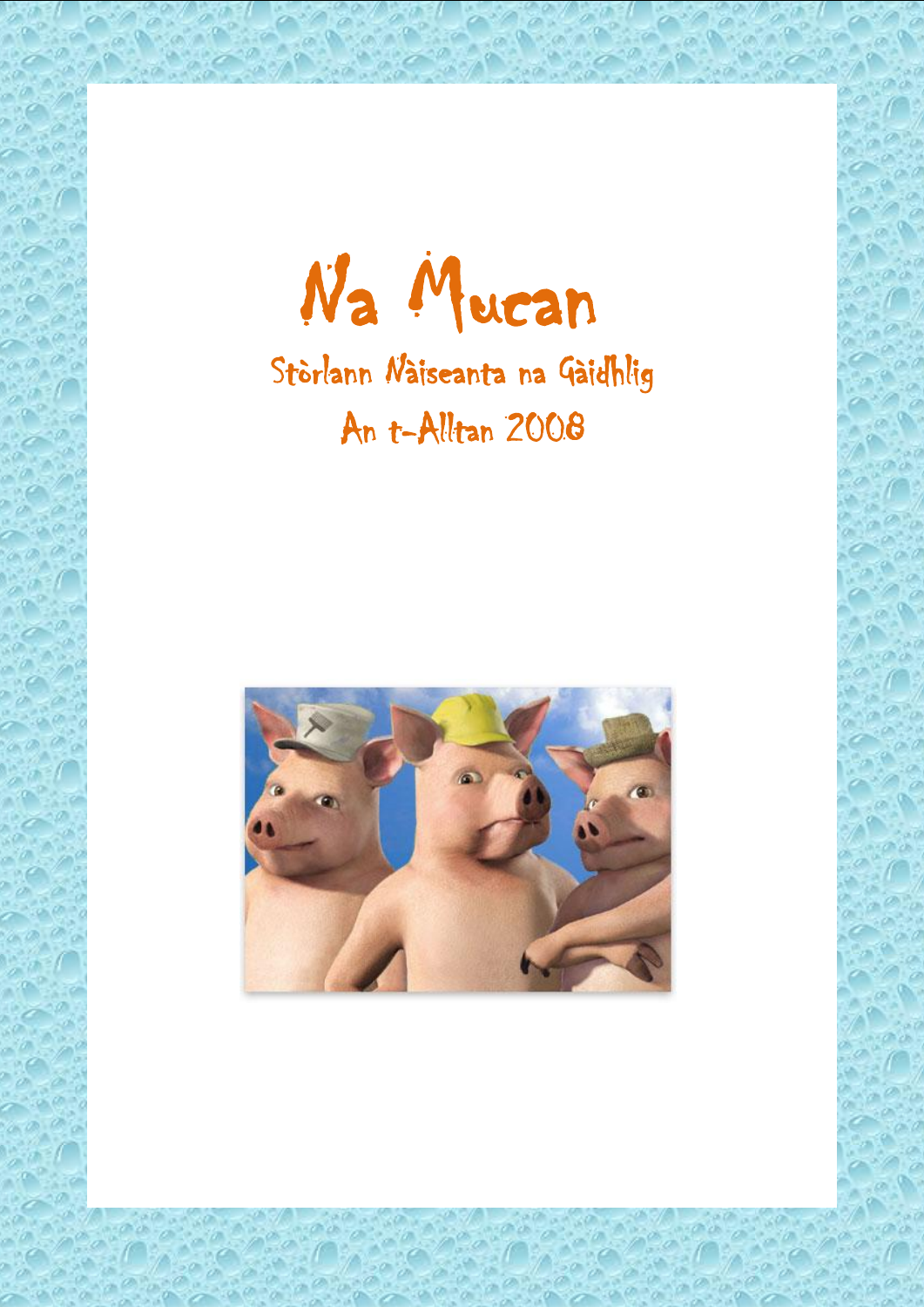

| Muc 1 (Anna)                   | Neach-aithris                                                                |
|--------------------------------|------------------------------------------------------------------------------|
| Muc 2 (Eairdsidh)              | Madadh-allaidh                                                               |
| Muc 3 (Teàrlach)               |                                                                              |
|                                | Neach-aithris: Bha siud ann reimhid trì mucan beaga.                         |
| $Muc$ 1:                       | Anna.                                                                        |
| <b>Muc 2:</b>                  | Eairdsidh.                                                                   |
| <b>Muc 3:</b>                  | Agus Ronaldo.                                                                |
|                                | Tha Muc 3 mas fhìor a' breabadh ball-coise.                                  |
| $Muc$ 1:                       | Ist. Chan e Ronaldo an t-ainm a th' ort.                                     |
| Tha Muc 3 a' coimhead brònach. |                                                                              |
| Neach-aithris:                 | Obh obh. Tòisichidh sinn a-rithist. Bha siud<br>ann reimhid trì mucan beaga. |
| $Muc$ 1:                       | Anna                                                                         |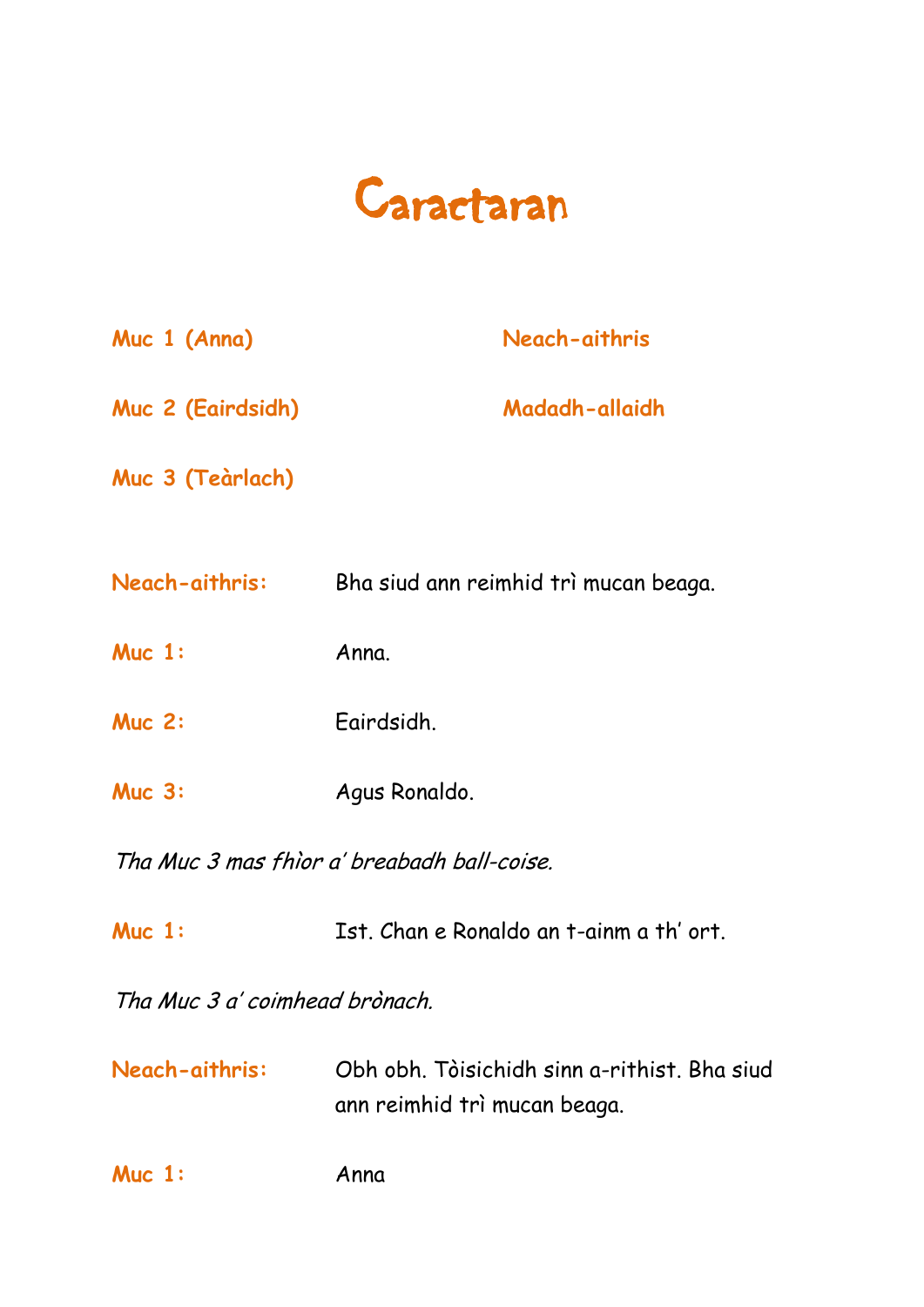| $Muc$ 2:           | Eairdsidh                                  |
|--------------------|--------------------------------------------|
| Muc <sub>3</sub> : | Agus Teàrlach.                             |
| Neach-aithris:     | Ach cha robh taighean aig na mucan bochda. |

Tha na trì mucan a' coimhead uabhsach brònach.

| Neach-aithris: | Mar sin, thuirt a' chiad mhuc                                                                              |
|----------------|------------------------------------------------------------------------------------------------------------|
| $Muc$ 1:       | Togaidh mise taigh dhomh fhin! Togaidh mi<br>taigh connlaich.                                              |
| Neach-aithris: | Thuirt an dàrna muc                                                                                        |
| <b>Muc 2:</b>  | Togaidh mise taigh dhomh fhèin cuideachd.<br>Togaidh mi taigh fiodha.                                      |
| Neach-aithris: | Thuirt an treas muc                                                                                        |
| <b>Muc 3:</b>  | Cleachdaidh mise an t-airgead a th' agam<br>airson taigh airson a dhol air saor-làithean gu<br>Disneyland! |
| Neach-aithris: | Gabh mo lethsgeul?                                                                                         |

Tha Muc 3 a' coimhead ciontach. Tha an neach-aithris a' leigeil osna.

**Neach-aithris:** Thuirt an treas muc...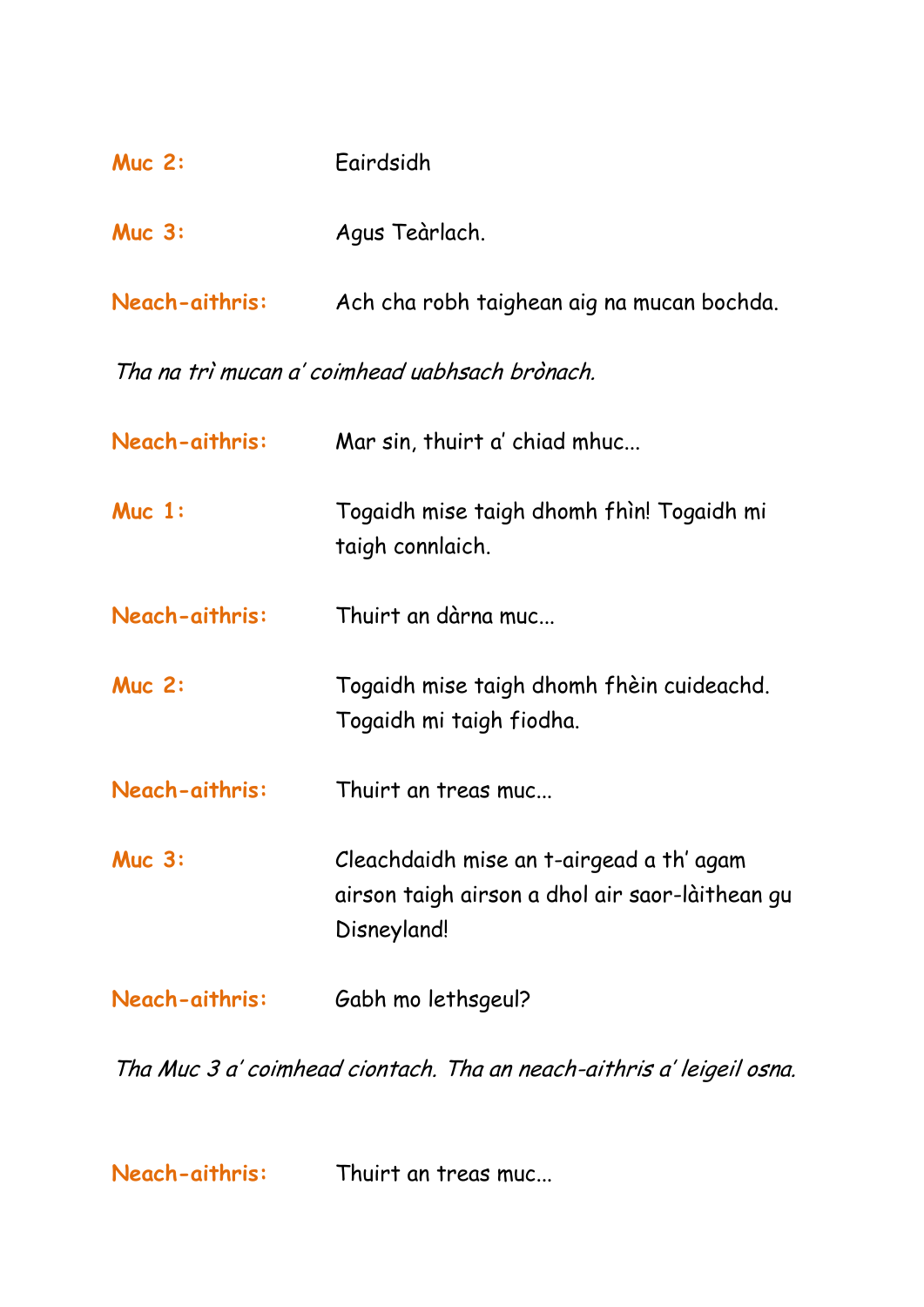| <b>Muc 3:</b>                                         | Togaidh mise taigh dhomh fhin cuideachd.<br>Togaidh mise taigh breige.                                                                                                                                                  |
|-------------------------------------------------------|-------------------------------------------------------------------------------------------------------------------------------------------------------------------------------------------------------------------------|
| Neach-aithris:                                        | Agus sin a rinn iad.                                                                                                                                                                                                    |
|                                                       | Tha Muc 1 a' dèanamh mar gum biodh i a' togail taigh.                                                                                                                                                                   |
| Muc $1:$                                              | Cleachdaidh mise tòrr mòr connlaich. Bidh an<br>taigh agam brèagha!                                                                                                                                                     |
| Tha Muc 2 a' dèanamh mar gum biodh i a' togail taigh. |                                                                                                                                                                                                                         |
| <b>Muc 2:</b>                                         | Cleachdaidh mise tòrr mòr fiodha. Bidh an<br>taigh agamsa brèagha cuideachd.                                                                                                                                            |
|                                                       | Tha Muc 3 a' dèanamh mar gum biodh i a' togail taigh.                                                                                                                                                                   |
| <b>Muc 3:</b>                                         | Cleachdaidh mise tòrr mòr breige. Bidh an<br>taigh agamsa brèagha cuideachd ach cha chum<br>mi e uabhasach sgiobalta. Agus cuiridh mi<br>postair mòr de Ronaldo air a' bhalla agus<br>cluichidh mi ball-coise A-STAIGH. |
| Neach-aithris:                                        | Tapadh leat. Bha na taighean uabhasach<br>brèagha.<br>Ach aon latha, cò thàinig don àite ach AM<br>MADADH-ALLAIDH MÒR UABHASACH!                                                                                        |
| $Muc$ 1:                                              | Am madadh-allaidh?                                                                                                                                                                                                      |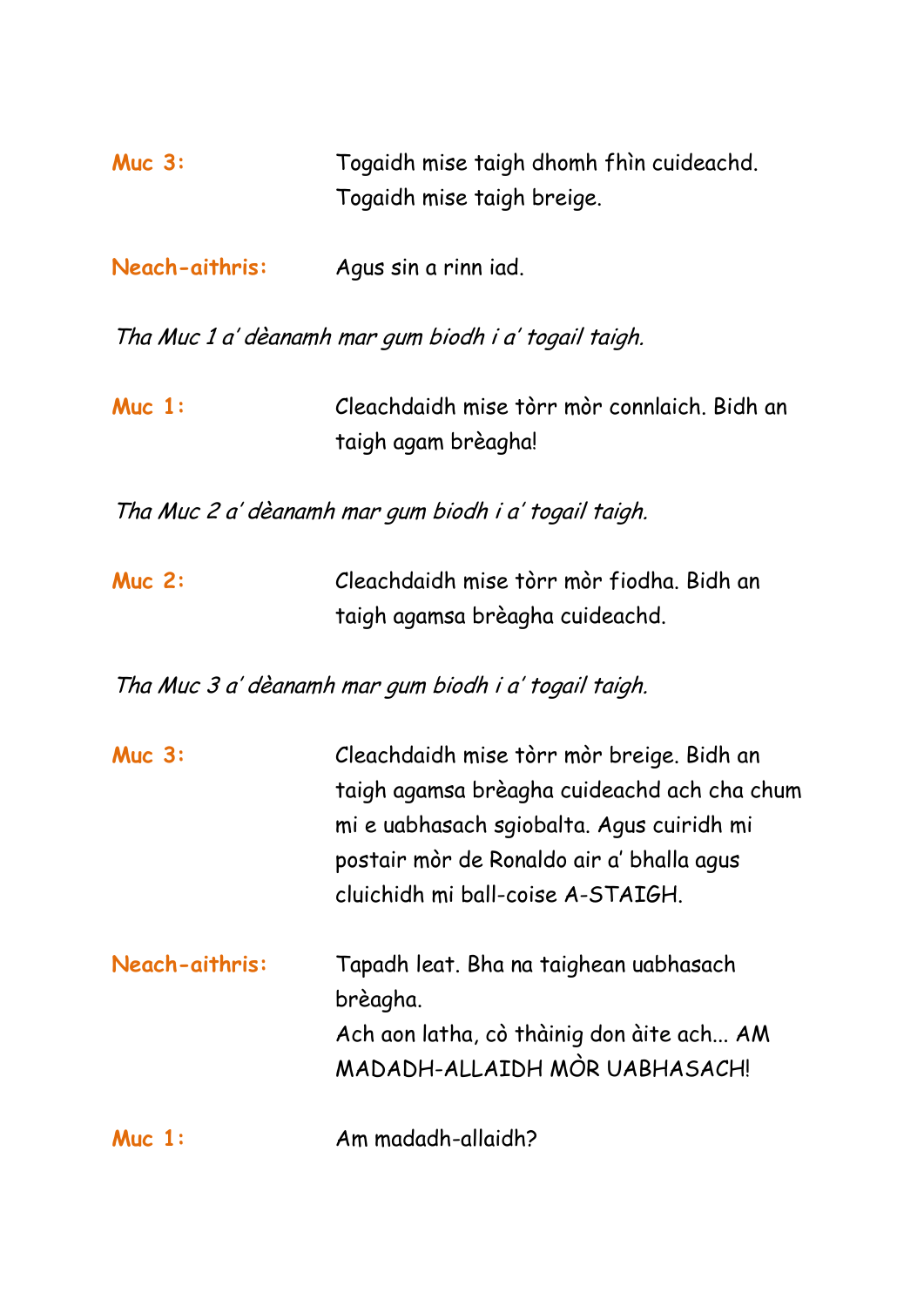| <b>Muc 2:</b>          | Am madadh-allaidh mòr?                                                                                         |
|------------------------|----------------------------------------------------------------------------------------------------------------|
| <b>Muc 3:</b>          | Am madadh-allaidh mòr uabhasach?                                                                               |
| Neach-aithris:         | 'S e. Am madadh-allaidh mòr uabhasach. Agus<br>thuirt esan                                                     |
| <b>Madadh-allaidh:</b> | Tha an t-acras orm ach chan eil sìon anns<br>a' chidsin. Hmm Dè nì mi? O, tha fhios agam.<br>Ithidh mi SIBHSE! |

Tha na mucan a' sgreuchail agus a' ruith air falbh. Tha iad a' dèanamh mar gum biodh iad a' dùnadh nan dorsan às an dèidh.

| <b>Madadh-allaidh:</b> | Seall. Taigh connlaich. Sèididh mise agus |
|------------------------|-------------------------------------------|
|                        | sèididh mi agus leagaidh mi an taigh seo! |
|                        | Ithidh mi thu, a mhuc bheag!              |

Tha am madadh-allaidh a' sèideadh agus tha Muc 1 a' ruith air falbh.

| Neach-aithris:         | Thuit an taigh connlaich sìos! Ruith Anna aig<br>peilear a beatha gu taigh Eairdsidh.                            |
|------------------------|------------------------------------------------------------------------------------------------------------------|
| <b>Madadh-allaidh:</b> | Seall. Taigh fiodha. Sèididh mise agus sèididh<br>mi agus leagaidh mi an taigh seo! Ithidh mi sibh<br>le chèile! |

Tha am madadh-allaidh a' sèideadh agus tha Muc 1 agus Muc 2 a' ruith air falbh.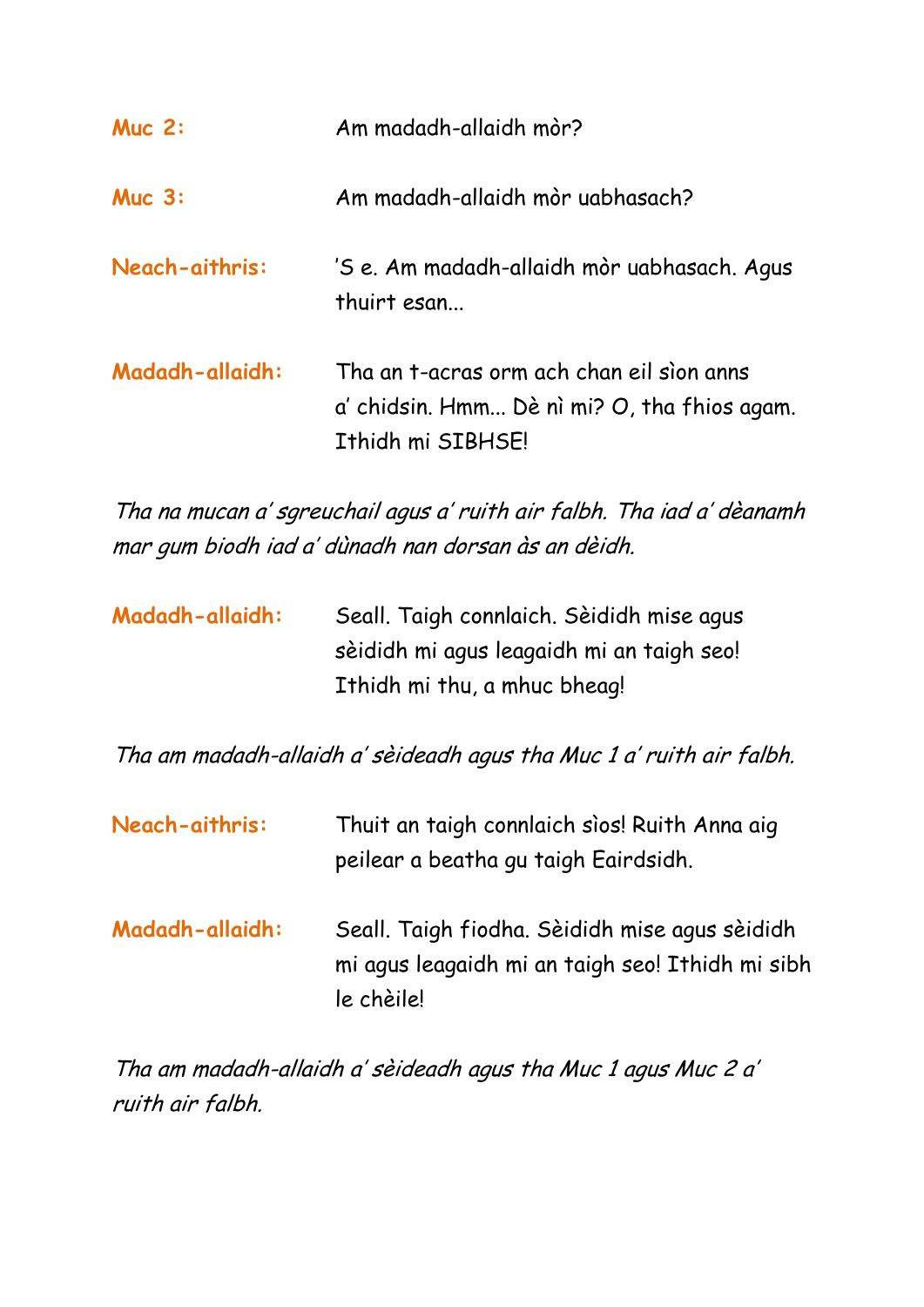| Neach-aithris:         | Thuit an taigh fiodha sìos! Ruith Anna agus<br>Eairdsidh aig peilear am beatha gu taigh<br>Ronaldo. Chan e ach taigh Theàrlaich. |
|------------------------|----------------------------------------------------------------------------------------------------------------------------------|
| <b>Madadh-allaidh:</b> | Seall. Taigh breice. Sèididh mise agus sèididh<br>mi agus leagaidh mi an taigh seo! Ithidh mi sibh<br>uile!                      |

Tha am madadh-allaidh a' sèideadh agus a' sèideach ach chan eil sìon <sup>a</sup>' tachairt.

Tha Muc 3 a' dèanamh mar gum biodh e a' fosgladh bogsa-litreach san doras.

| <b>Muc 3:</b>          | Hallò? A Mhadadh-allaidh? Ma tha an t-acras<br>ort, tha Pot Noodle agam an seo. |
|------------------------|---------------------------------------------------------------------------------|
| <b>Madadh-allaidh:</b> | Chan ith mi sin! Tha mi ag iarraidh MUC!                                        |
| <b>Muc 3:</b>          | Pot Noodle, no thalla dhachaigh!                                                |
| <b>Madadh-allaidh:</b> | Dè an seòrsa a th' ann?                                                         |
| <b>Muc 3:</b>          | Coiridh.                                                                        |
| <b>Madadh-allaidh:</b> | Och chan eil e fèir. Cha toil leam coiridh.                                     |

Tha am Madadh-allaidh a' tionndadh 's a' falbh.